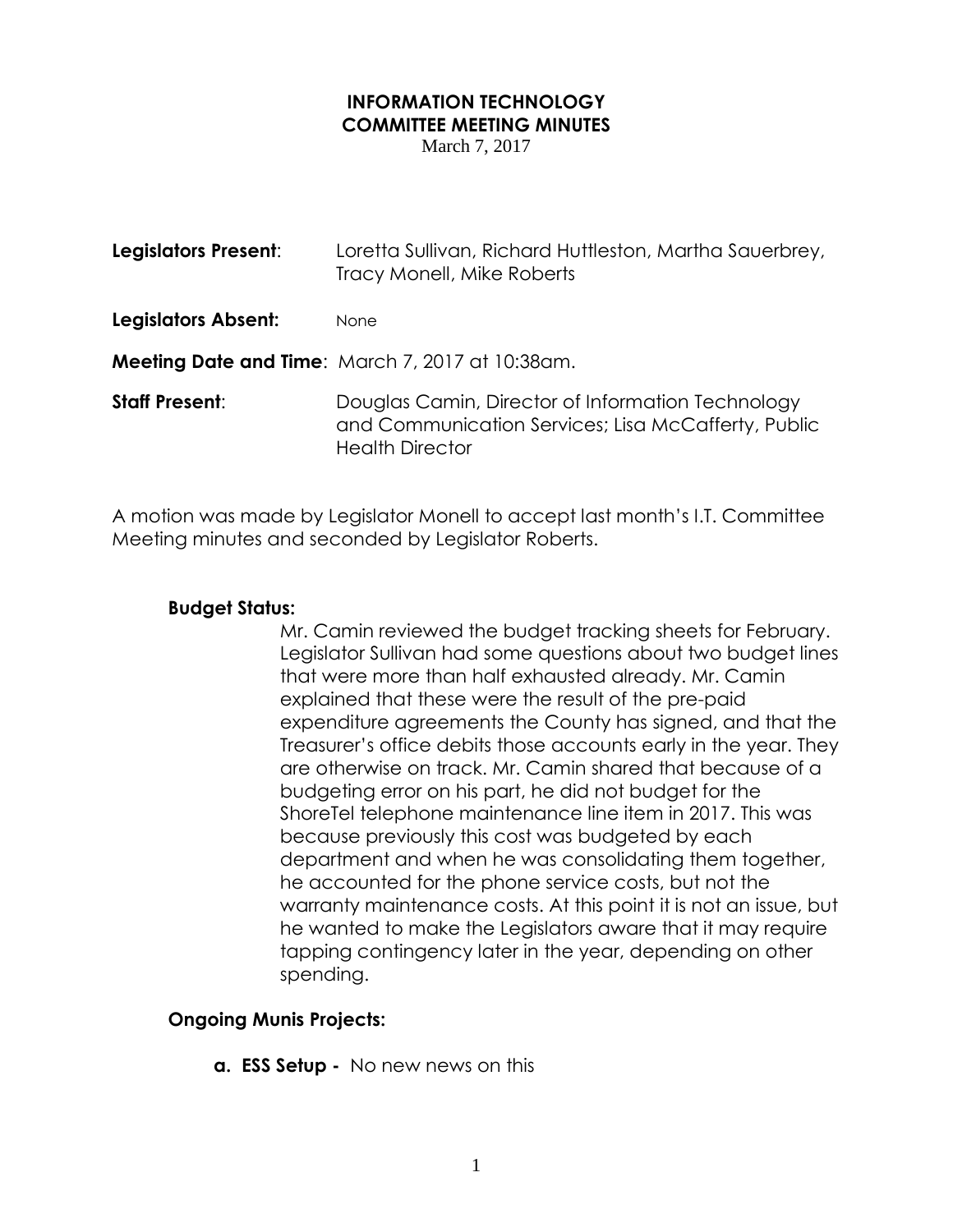- **b. Fixed Assets –** DPW has given IT information for all remaining unaccounted assets. ITCS is now waiting for the audit depreciation report to import these assets.
- **c. TCMEE –** No new news on this.
- **d. SSRS –** Mr. Camin reported that ITCS staff has completed several "critical" level reports and released them to various departments.
- **e. New Hire Processing –** No new news on this. Legislator Sullivan asked about the depth of information for this. Mr. Camin indicated that work has been done at a higher level – the IT\Payroll\HR side of new employees, but this project will later require some discussion about how to handle the components of onboarding that are unique to each department.
- **f. Records Purging –** Chris Silvestri (records management) has been working in the Munis test databases on this. New questions have come up regarding what roles should be assigned to Ms. Silvestri.

### **Security Audit Report**

Mr. Camin reported that there was additional effort implementing the recommendations from the security audit. Legislator Sullivan asked if there was a remediation plan for the findings, and it was indicated that Susan Haskett, the Information Security Officer, would be handling and providing that to the Legislature in the future.

## **Miscellaneous \ Open Discussion:**

- **a. Phone Service Cutover –** Mr. Camin reported that all services were moved from Level 3 to Time Warner\Spectrum as of last week. Spectrum has offered the county a significant increase in bandwidth at no additional cost but with additional contract length, which Mr. Camin will negotiate with them for.
- **b. Fiber Optic Ring Construction** Mr. Camin reported that ECC Technologies has been doing an excellent job moving this project along. Currently all surveys for telephone poles are done and submitted to Verizon, awaiting a check from the County to initiate the survey. Mr. Camin anticipates this project to be completed by the end of the summer.
- **c. Southern Tier Network buildout –** Mr. Camin reported that the latest news he has heard is STN is awaiting "make ready" work to be completed to continue construction in the County.